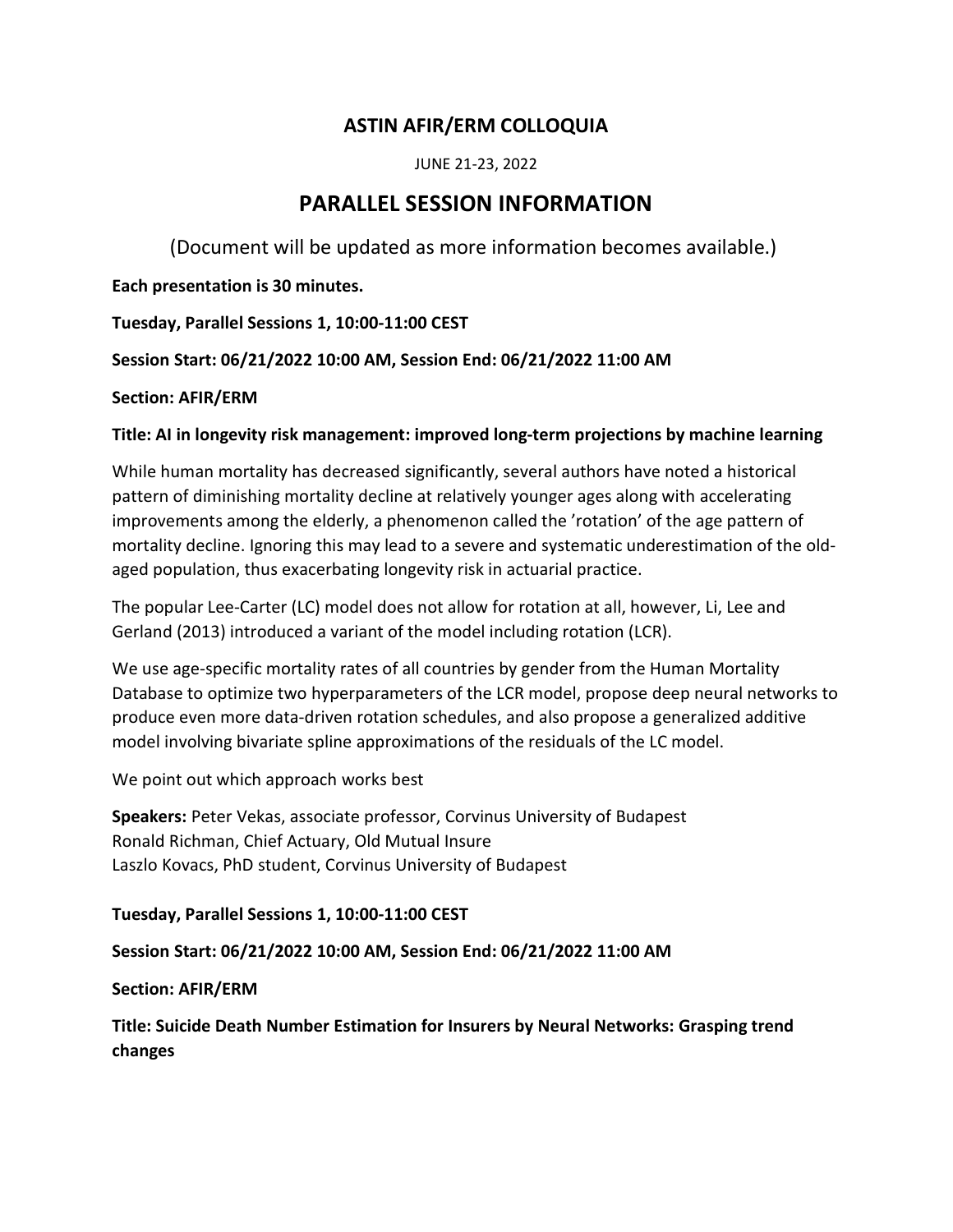Institute of Actuaries of Japan AFIR study group started a project to examine how actuaries make use of Artificial Intelligence. Here a specific research result is presented. The annual number suicide deaths in Japan is notoriously high among developed countries. In such a condition, in general, Japanese life insurance policies are not completely excluding suicide from death benefit. Although estimation of the number of suicide deaths, its trend, and its sensitivity of economic factors is important for Japanese insurers, so far, the task was a tough. Above that, recent economic and social/demographic changes in Japan have made and are making its trend suddenly and largely changed, and the task more difficult. Recent neural network programing (NN) is solving these issues. This research performs forecast of the number of suicide deaths and its trend in Japan by a NN and compare a typical regression method. This research includes economic and others' sensitivity analysis by both methods.

Speakers: Miwaka Yamashita, ,

# Tuesday, Parallel Sessions 1, 10:00-11:00 CEST

### Session Start: 06/21/2022 10:00 AM, Session End: 06/21/2022 11:00 AM

#### Section: ASTIN

### Title: A new framework of prediction error decomposition for the machine learning era

Research on predictive modeling methods has been remarkable in recent years, and the models that we actuaries use are advancing day by day. Actuaries are interested not only in prediction accuracy but also in evaluating prediction errors and interpreting what the source of the error is.

A lot of previous research about error decomposition into parameter error and process error has been conducted for traditional actuarial modeling, such as GLM. However, there is not enough research about error decomposition for various predictive modeling method including machine learning.

In this study, we, Data Science Related Basic Research Working Group of The Institute of Actuaries of Japan(IAJ), propose a new framework decomposing prediction errors into process errors, parameter errors, and other errors, which is widely applicable to lots of predictive modeling methods.

In this framework, we reconsider the basic concepts of process error to deal with the error decomposition of machine learnin

Speakers: Kazuki Kuriyama, Actuary, The Institute of Actuaries of Japan Hirokazu Iwasawa, Guest Professor, Waseda University

#### Tuesday, Parallel Sessions 1, 10:00-11:00 CEST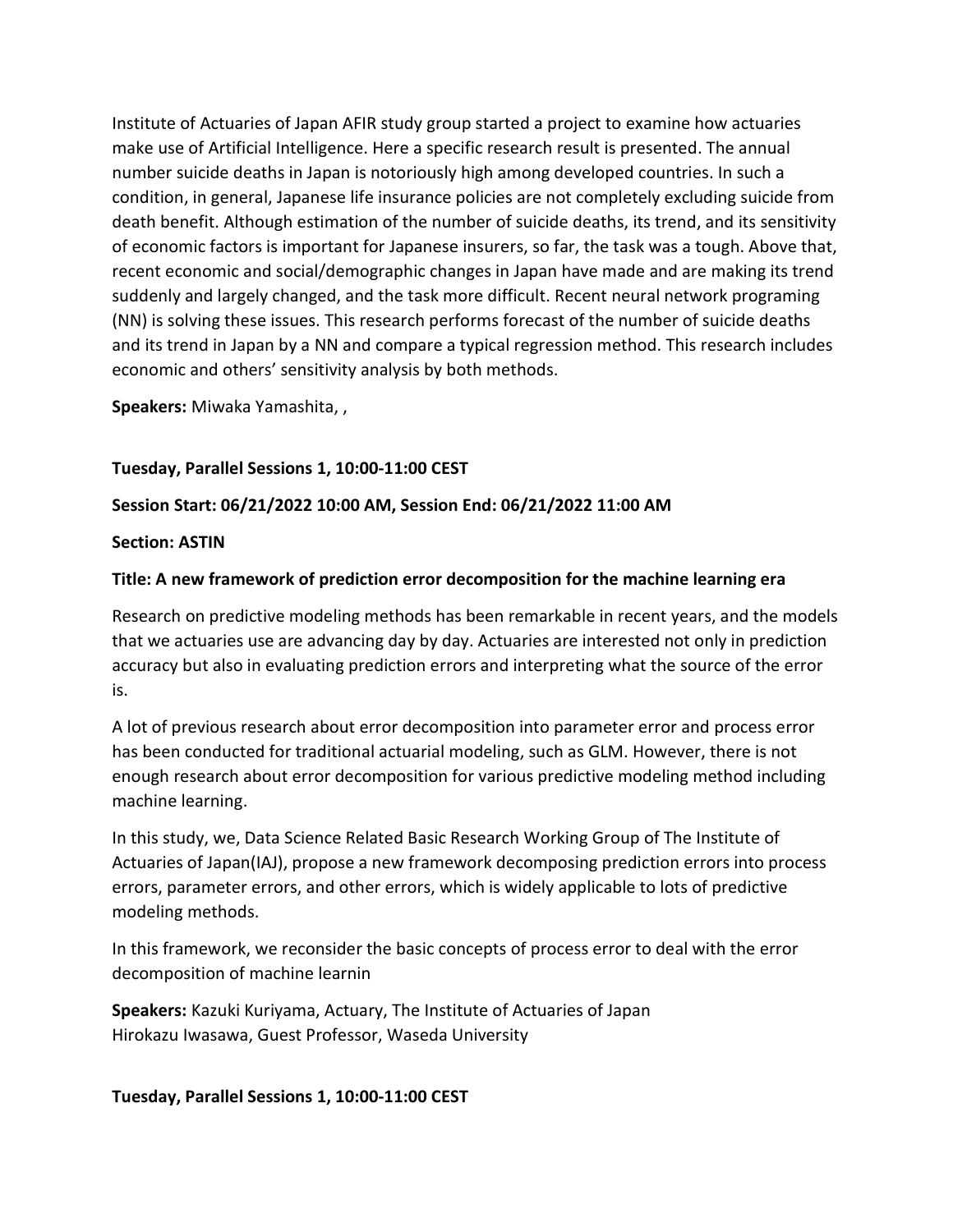### Session Start: 06/21/2022 10:00 AM, Session End: 06/21/2022 11:00 AM

#### Section: ASTIN

# Title: Estimating the effect on payment due to COVID-19 by machine learning method using causal inference

Due to the outbreak of Covid-19, many countries have implemented lockdowns to control the infection.

In Japan, a mild lockdown was implemented without coercion, and people's activities were suppressed.

Based on data on over three million Japanese people, we analyze the occurrence of mental illness which is considered as a major reason for insurance for unemployment. It is found that during the mild lockdown period, the number of diagnoses had sharply declined, then started to increase.

It is assumed that the payment of insurance claims to those who would have been diagnosed and paid by insurance was postponed during the lockdown period.

For insurance companies, it is important to estimate how much payment is being postponed in the term of risk management and reserving.

We introduce the method to estimate the postponed payment by creating a counterfactual model of what would have happened in the absence of Covid-19, using a machine learning method based on the concept of causal

Speakers: Fumihiro Endo, , JMDC.Inc Yuji Hiramatsu, ,

#### Tuesday, Parallel Sessions 1, 10:00-11:00 CEST

#### Session Start: 06/21/2022 10:00 AM, Session End: 06/21/2022 11:00 AM

Section: ASTIN

#### Title: Stochastic Ensemble Loss Reserving

Stochastic loss reserving models are crucial tools for general insurers to predict outstanding claims for meeting regulation requirements and risk management, and they have been widely studied in literature. However, previous studies often focus on identifying a single model that can generate superior predictive performance. This model selection approach may not fully utilize the strengths offered by different models and may generate volatile prediction outcomes. Although combining models is not new in practice, the model weights are usually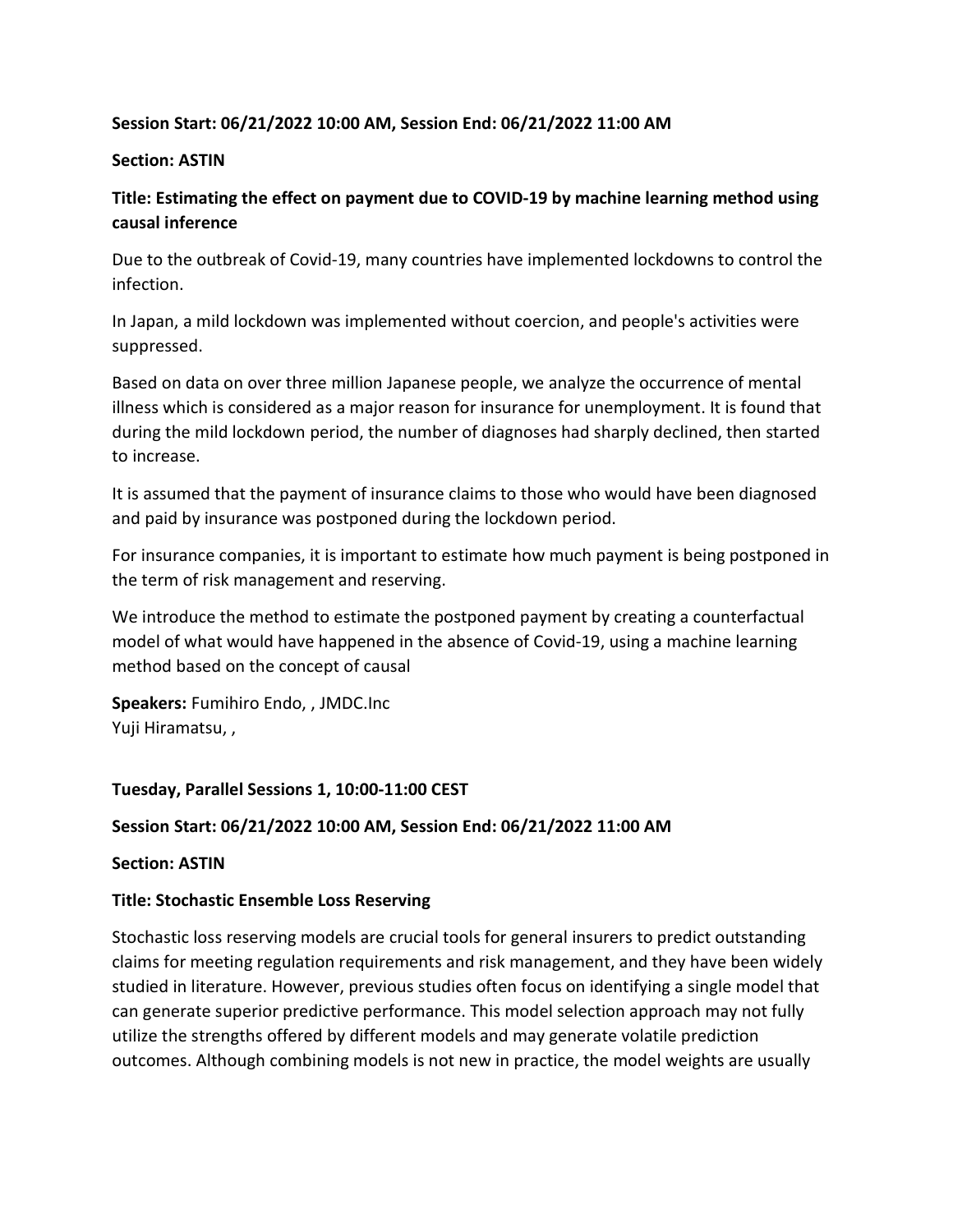selected subjectively based on previous business experience, which is not always suitable when updating models for new data.

Therefore, this study aims to develop a rigorous way to combine notable loss reserving models such that the strengths offered by different models can be utilized effectively. To optimize the predictive performance of the ensemble over the distribution of claims, the weights allocated to the component models are determined by

Speakers: Yanfeng Li, ,

Benjamin Avanzi, Professor, University of Melbourne Bernard Wong, Professor, University of New South Wales

### Tuesday, Parallel Sessions 1, 10:00-11:00 CEST

# Session Start: 06/21/2022 10:00 AM, Session End: 06/21/2022 11:00 AM

#### Section: ASTIN

#### Title: Stochastic Loss Reserving with a Bi-directional Neural Network Algorithm

This paper proposes a flexible machine learning approach for stochastic loss reserving in general insurance. The new approach uses a special bi-directional neural network to model the temporal sequences of claim losses presented in the run-off triangle. Unlike the original bidirectional recurrent NN which trains the model in both forward and backward time directions, the proposed model uses input information from the top and left neighbours of the run-off triangle in the training procedure. Hence, the proposed approach can capture both the accident period and development period dynamics in loss reserving. Besides, it can also incorporate the practical experience by including projection constraints in the model regularization process. The model performance is assessed using a growing triangle technique and is compared with existing models in different simulated datasets under various complexity settings. Eventually, the proposed model addresses the loss reserve of the one-period time h

Speakers: Yuning Zhang, ,

# Tuesday, Parallel Sessions 2, 11:30-12:30 CEST

# Session Start: 06/21/2022 11:30 AM, Session End: 06/21/2022 12:30 PM

#### Section: AFIR/ERM

# Title: Risk management for climate change and catastrophes in Asia

Since the Industrial Revolution, greenhouse gas emissions have been increasing rapidly. This has caused climate change such as rising global temperatures and changes in precipitation,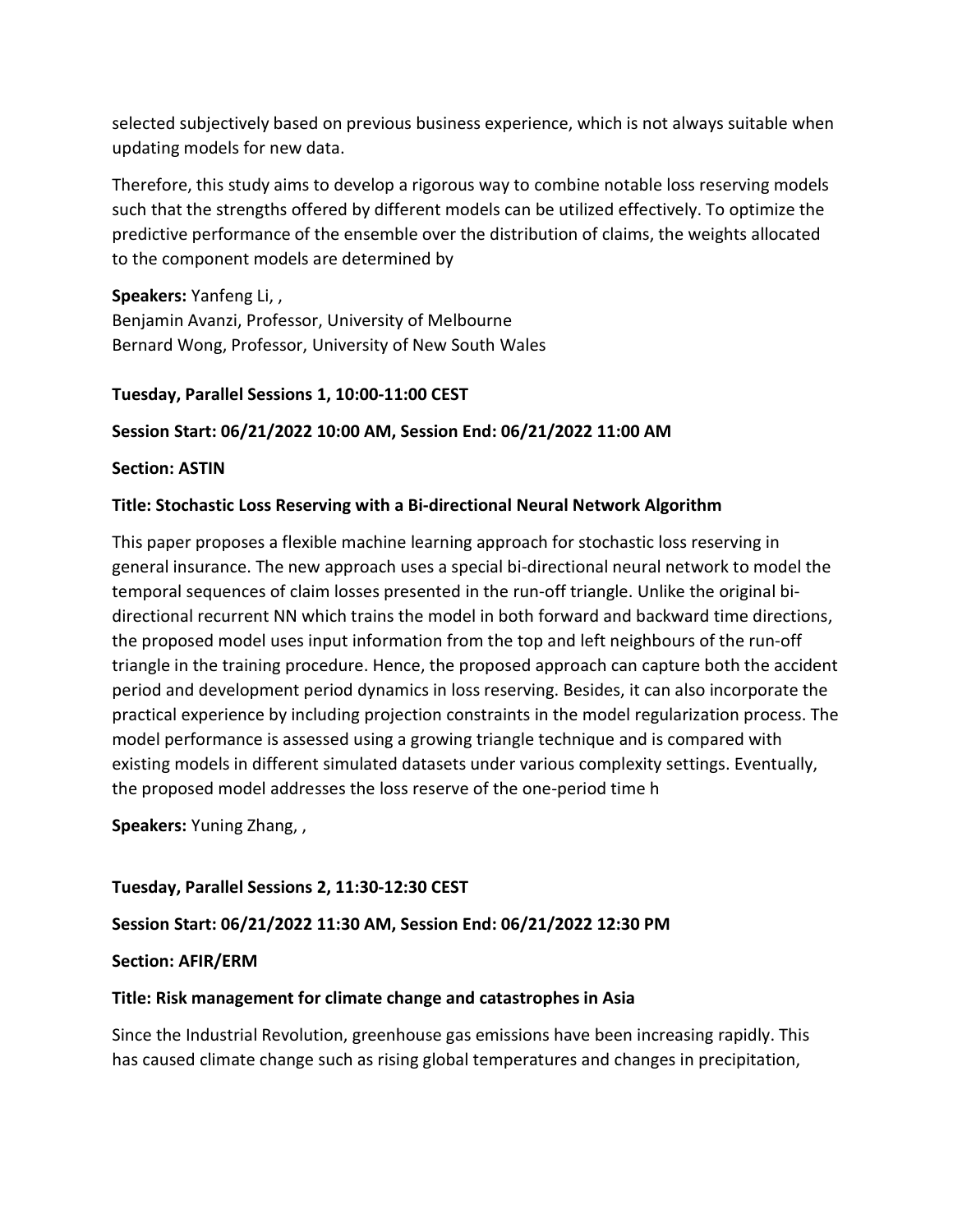leading to an increase in natural disasters. This has also led to a dramatic increase in payouts for insurers related to natural disasters.

The Asian region is particularly impacted by climate change. Climate change in Asia is expected to cause not only an increase in natural disasters such as heatwaves, floods and typhoons, but also an increase in pandemics due to the hot and humid climate and high population density. How should insurers underwriting in Asia manage the various risks posed by climate change?

This presentation will provide an overview of the current impacts of climate change in Asia and possible future scenarios, and discuss how insurers should manage risks when underwriting in Asia.

Speakers: Wataru Hirose, , Fukoku Mutual Life Insurance Company

# Tuesday, Parallel Sessions 2, 11:30-12:30 CEST

#### Session Start: 06/21/2022 11:30 AM, Session End: 06/21/2022 12:30 PM

#### Section: AFIR/ERM

### Title: Sustainable Financial Risk Modelling Fitting the SDGs: Some Reflections CANCELLED

This paper argues that any sustainable finance theory devised to fit the Sustainable Development Goals (SDGs) needs a paradigm shift in the morphology of randomness underlying financial risk modelling, by integrating the characteristics of "nature" and sustainability into the modelling carried out. It extends the common diagnosis of the 2008 financial crisis with considerations on the morphology of randomness and the reasons why neoclassical finance theory is not sustainable from this perspective. It argues that the main problem with unsustainable neoclassical finance risk modelling is its underlying morphology of randomness that creates a dangerous risk culture. It presents Leibniz's principle of continuity and Quetelet's theory of average as cornerstones of classical risk culture in finance, acting as a mental model for financial experts and practitioners. It links the notion of sustainability with the morphology of randomness and presents a possible alternative approach to financial

Speakers: Christian WALTER, Professor, Kedge Business School

#### Tuesday, Parallel Sessions 2, 11:30-12:30 CEST

# Session Start: 06/21/2022 11:30 AM, Session End: 06/21/2022 12:30 PM

#### Section: ASTIN

Title: Anti-discrimination Insurance Pricing: Regulations, Fairness Criteria, and Models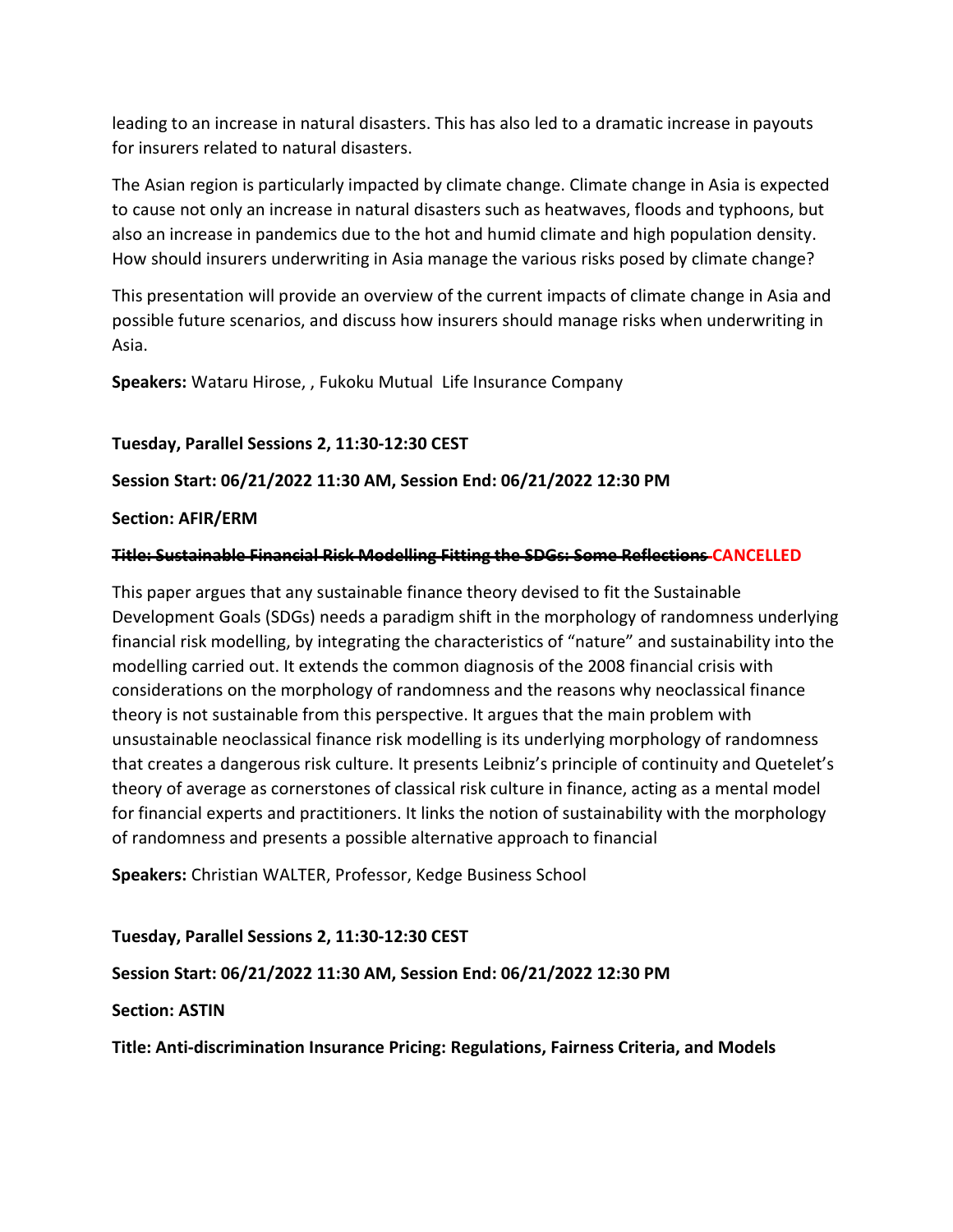On the issue of insurance discrimination, a grey area in regulation has resulted from the growing use of big data analytics by insurance companies – direct discrimination is prohibited, but indirect discrimination using proxies or more complex and opaque algorithms can be tolerated without restrictions. This phenomenon has recently attracted the attention of insurance regulators all over the world, and stricter insurance discrimination regulations are being discussed and considered by regulators. Meanwhile, various fairness criteria have been proposed and flourish in the machine learning literature with the rapid growth of artificial intelligence (AI) in the past decade, which mostly focus on classification decisions. However, there is little research on insurance applications, particularly on insurance pricing as a regression problem. In this paper, we introduce the fairness criteria that are potentially applicable to insurance pricing to the actuarial field, match them with different

Speakers: Xi Xin, PhD Student, UNSW Sydney Fei Huang, Senior Lecturer, UNSW Sydney

### Tuesday, Parallel Sessions 2, 11:30-12:30 CEST

### Session Start: 06/21/2022 11:30 AM, Session End: 06/21/2022 12:30 PM

#### Section: ASTIN

#### Title: Capital market effects of full fair value insurance accounting

Solvency II came into effect as the prudential supervisory regime for EU-based insurers in 2016. It introduced a full fair value measurement of insurance assets and liabilities, while annual IFRS reports remained on a conservative basis of valuation during the observation period. Using value relevance models, we show that the disclosure of Solvency II information has significant capital market effects. As opposed to the assumption that the fair value measurements of Solvency II convey more relevant information than IFRS, we do not find any different market effects. Moreover and in line with the functional fixation hypothesis, investors are not able or willing to understand the IFRS-SII reconciliation. Our findings are robust to a variety of specifications. With the introduction of IFRS 9 for reporting on financial instruments and IFRS 17 for insurance contracts in 2023, international insurance accounting will move into the direction of full fair value accounting with some delay, and we

Speakers: Stefan Veith, Professor, University of Applied Sciences Bremen

#### Tuesday, Parallel Sessions 2, 11:30-12:30 CEST

#### Session Start: 06/21/2022 11:30 AM, Session End: 06/21/2022 12:30 PM

Section: ASTIN

Title: Deep Composite Regression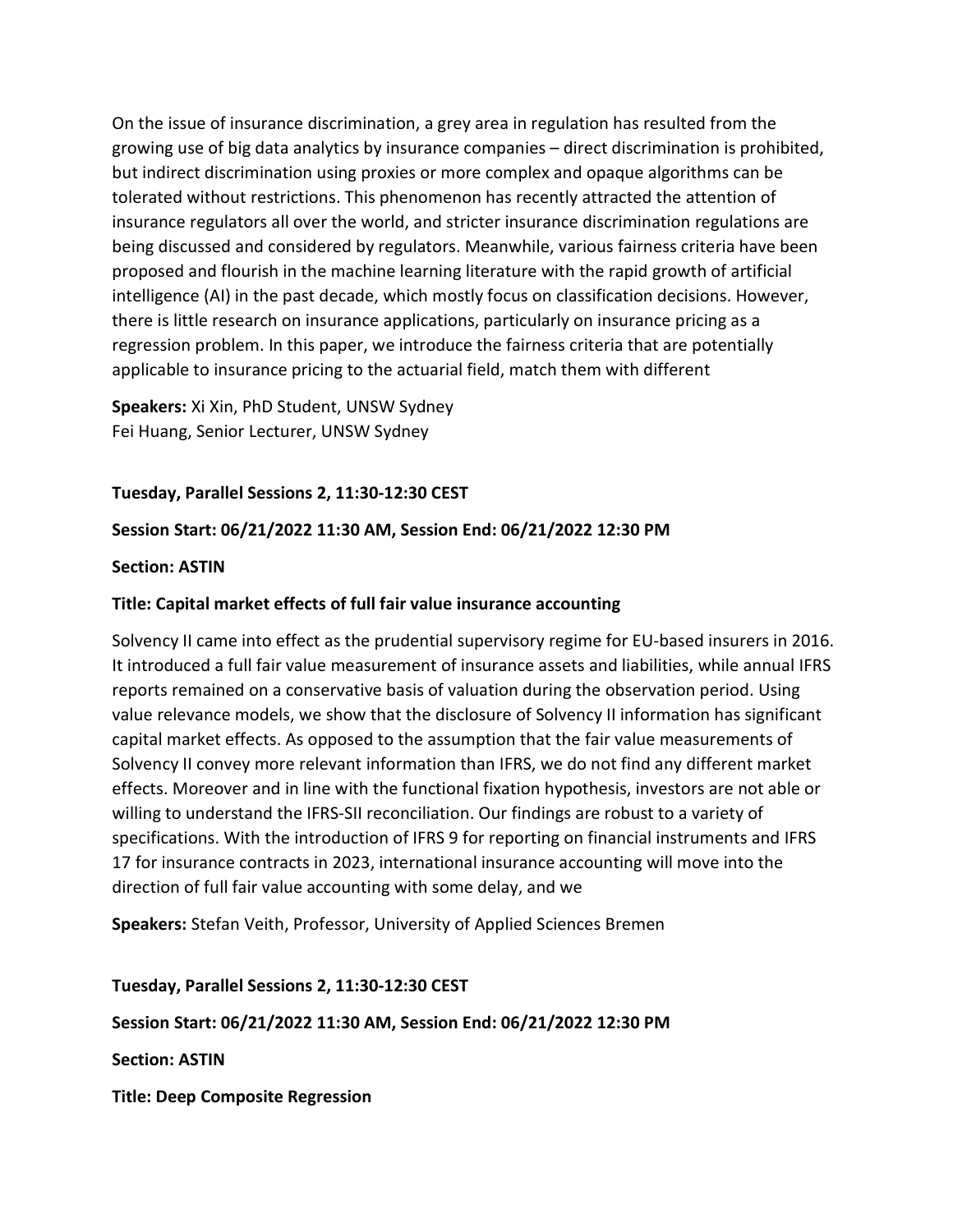A main difficulty in actuarial claim size modeling is that there is no simple off-the-shelf distribution that simultaneously provides a good distributional model for the main body and the tail of the data. In particular, covariates may have different effects for small and for large claim sizes. To cope with this problem, we discuss a deep composite regression model whose splicing point is given in terms of a quantile of the conditional claim size distribution rather than a constant. To facilitate M-estimation in such models, we consider and characterize the class of strictly consistent scoring functions for the triplet consisting of the quantile, as well as the lower and upper expected shortfall beyond that quantile. In a second step, this elicitability result is applied to fit deep neural network regression models.

Speakers: Mario Wuthrich, Prof, RiskLab, ETH Zurich

# Tuesday, Parallel Sessions 2, 11:30-12:30 CEST

# Session Start: 06/21/2022 11:30 AM, Session End: 06/21/2022 12:30 PM

### Section: ASTIN

### Title: Multivariate matrix-exponential affine mixtures and their applications in risk theory

In this presentation, we propose a class of multivariate matrix-exponential affine mixtures with matrix-exponential marginals. The class is shown to possess various attractive properties such as closure under size-biased Esscher transform, order statistics, residual lifetime and higher order equilibrium distributions. This allows for explicit calculations of various actuarial quantities of interest. The results can be applied in a wide range of actuarial problems including multivariate risk measures, aggregate loss, large claims reinsurance and risk capital allocation. If time permits, a calibration scheme based on complete data will also be briefly discussed.

Speakers: Eric Cheung, Associate Professor, University of New South Wales

#### Tuesday, Parallel Sessions 3, 13:30-14:30 CEST

# Session Start: 06/21/2022 01:30 PM, Session End: 06/21/2022 02:30 PM

#### Section: AFIR/ERM

# Title: Efficient Monte Carlo simulation of portfolio value, value-at-risk and other portfolio metrics

This presentation (and an accompanying paper) explores benefits that can be provided by splitting a Monte Carlo simulation set into two parts, one part being used to derive an approximation to how the portfolio payoff value depends on the simulated economic drivers and the other part being used to correct for inaccuracy in this approximation. Such an approach appears capable for many types of portfolio of materially reducing runtimes (for a given level of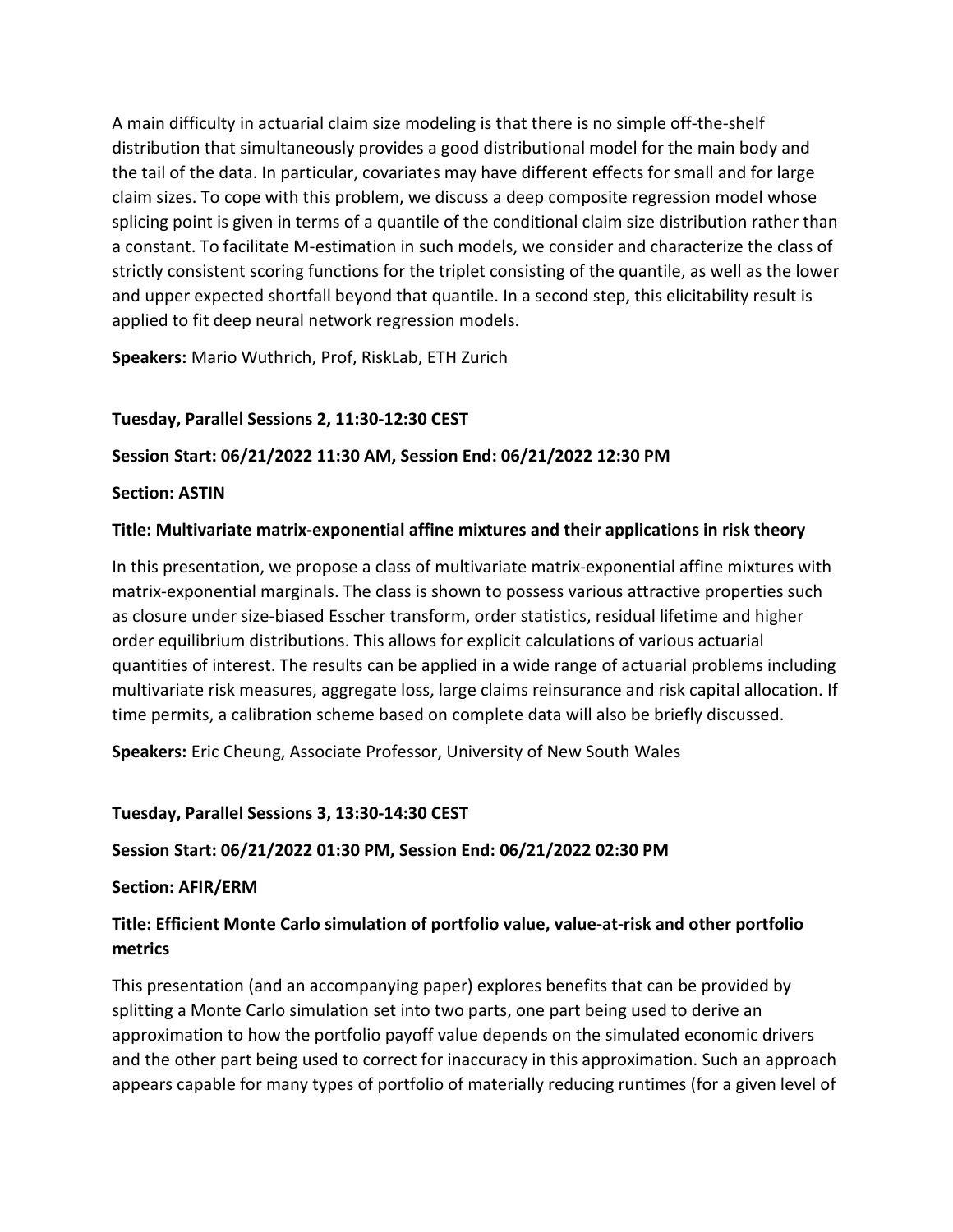accuracy) versus a basic Monte Carlo simulation approach. Analogies between this and other approaches for improving Monte Carlo convergence properties and for creating proxy models are explored, as are heuristics for choosing a suitable form for the payoff value approximation.

Speakers: Malcolm Kemp, Actuary, Nematrian Limited

#### Tuesday, Parallel Sessions 3, 13:30-14:30 CEST

#### Session Start: 06/21/2022 01:30 PM, Session End: 06/21/2022 02:30 PM

#### Section: AFIR/ERM

#### Title: Pension accounting forecasts based on nested stochastic modelling

"Under the International Accounting Standard, IFRS, employers have to account for a Defined Benefit (DB) plan by recognising a gap between their plan liabilities (DBO) and assets on the company's own balance sheet and a loss or gain in the company's profit and loss statement (P&L).

DBO liability of Swiss cash balance plans is very volatile due to discount rate assumptions based on high quality corporate bond yields that were even negative in August 2019. That is why the employer balance sheet and P&L are extremely affected by this interest rate level.

To support companies in planning for the financial year-end and preparing budgets for next years, it is worth estimating positions of the company's own balance sheet and the P&L over the next 2-3 years using Monte Carlo simulation. Our approach is based on a nested stochastic valuation engine for the pension fund membership and their liabilities, implemented with company specific HR policies. Discount rate and interest credit assumptions

Speakers: Ljudmila Bertschi, Senior Consultant, allea Ltd

#### Tuesday, Parallel Sessions 3, 13:30-14:30 CEST

#### Session Start: 06/21/2022 01:30 PM, Session End: 06/21/2022 02:30 PM

Section: ASTIN

#### Title: Estimation of the mean square error of a product of random variables

We show how the unconditional and the conditional mean square error of a product of random variables (r.v.) can be estimated by use of the telescope formula.

First we develop estimators in a simple model with independent r.v.. Next we consider a model with uncorrelated r.v. which applies to several situations in insurance pricing as well as to the Mack chain-ladder (CL) reserving model. The use of the telescope formula yields additional insight and new results. Looking at the Mack Cl-model from this broader perspective reveals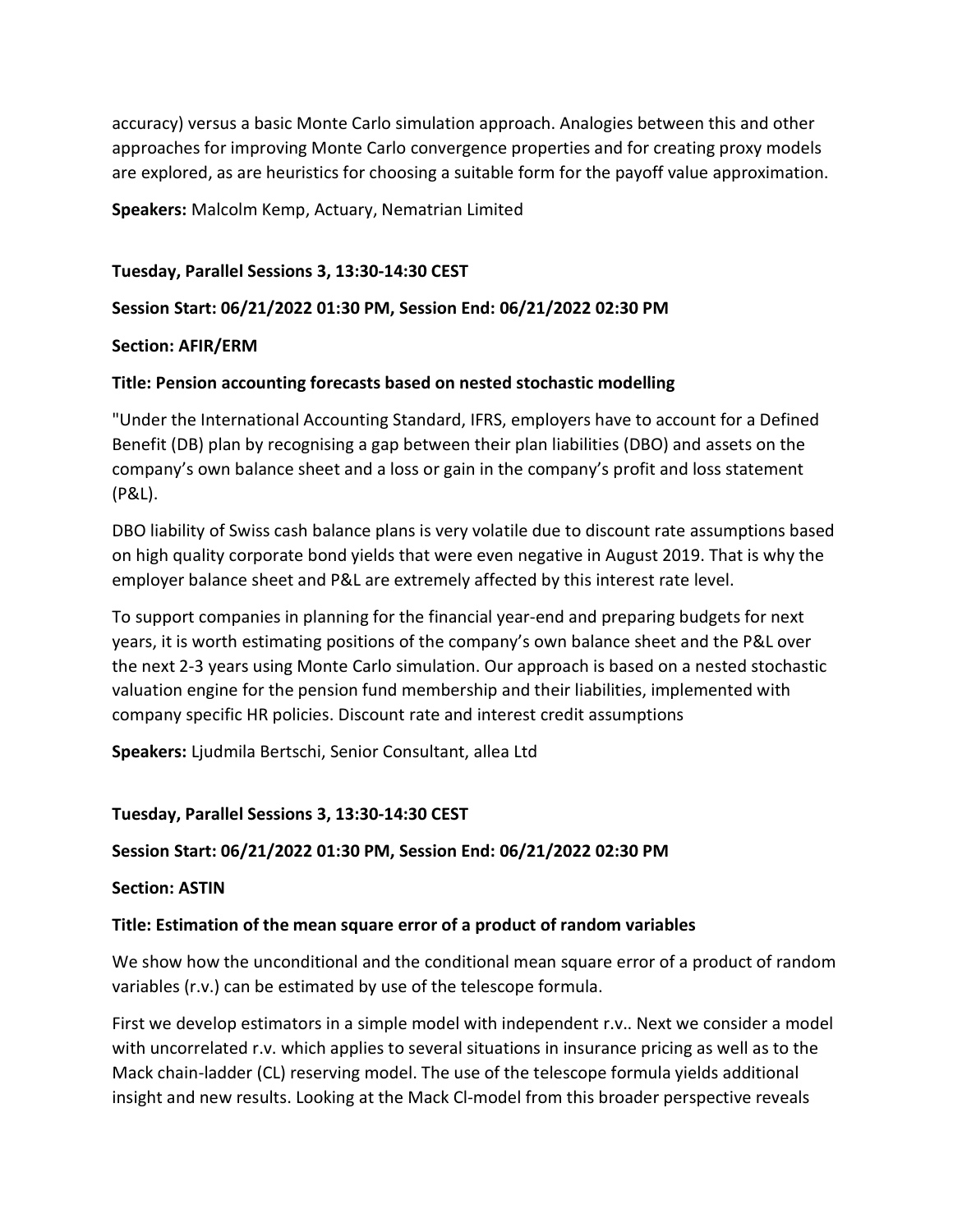that the "BBMW" estimator proposed in 2006 in a joint paper by Bühlmann, Buchwalder, Merz and Wüthrich is not asensible alternative to the Mack estimator derived by Mack in 1993.

Speakers: Alois Gisler, Professor emeritus, ETH Zurich

### Tuesday, Parallel Sessions 3, 13:30-14:30 CEST

### Session Start: 06/21/2022 01:30 PM, Session End: 06/21/2022 02:30 PM

#### Section: ASTIN

### Title: Modelling Insurers Cyber Risk by Hybrid Methodology – Scenario Analysis and LDA

We present a hybrid methodology by combining loss distribution approach (LDA) and scenario analysis (SA) to model the cyber risk. Although, there is a growing demand of cyber insurance products, insures struggle to price cyber risk as the dynamics of cyber risk is yet to understood. This is mainly due to the lack of reliable and adequate cyber loss historical data. In this study, we generated a database of 320,000 hypothetical cyber-attacks using LDA and aggregated them with a set of historical data obtained from four case studies using SA. The methodology creates an aggregate loss distributions and measure the Cyber Risk (CyVaR) at several preferred level of confidence. The modelling technique that we propose in this paper can help insurers to develop better cyber risk products by adjusting traditional pricing parameters at different levels of risk appetite. Additionally, this methodology can quantify the solvency capital for insurers' cyber risk.

Speakers: Madhu Acharyya, , Glasgow Caledonian University (London Campus)

# Tuesday, Parallel Sessions 3, 13:30-14:30 CEST

# Session Start: 06/21/2022 01:30 PM, Session End: 06/21/2022 02:30 PM

#### Section: ASTIN

# Title: The Skewness of Bornhuetter-Ferguson

The Bornhuetter-Ferguson method is among the most popular methods used to project non-life paid or incurred triangles. For this method, T. Mack (2008) developed a stochastic model allowing the estimation of the prediction error resulting from such projections. This stochastic model involves a parametrization of the Bornhuetter-Ferguson method based on incremental triangles of incurred or paid. Hence, this parametrized method differs from the usual way in which the Bornhuetter-Ferguson is usually applied on cumulative triangles of incurred or paid. Based on this proposed stochastic model, this article provides a first approach for the estimation of the third moment, i.e. the skewness, of the resulting reserving distribution. An estimate of the third moment is useful in the context of IFRS 17 where the quantile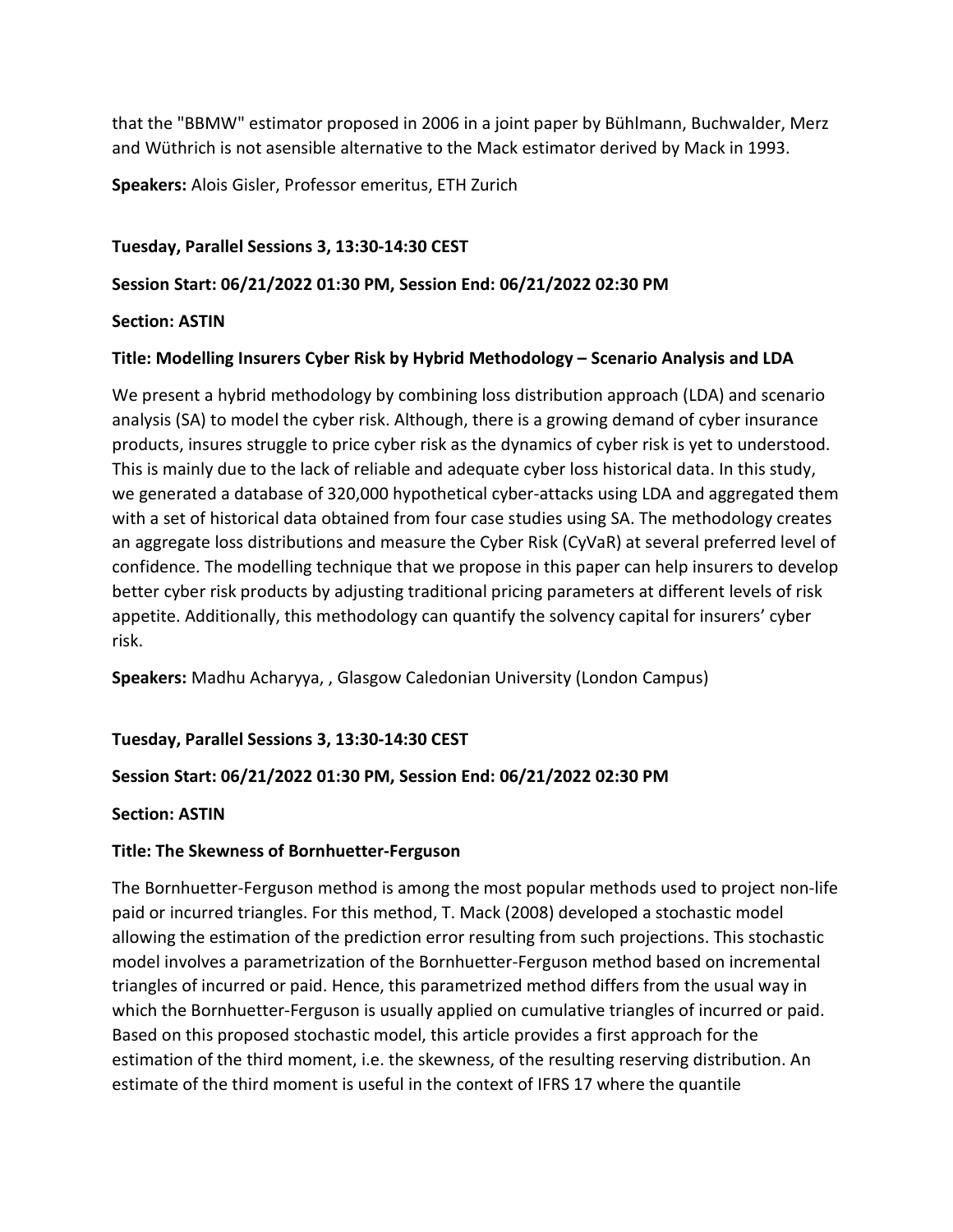corresponding to the addition of a risk margin on top of the best estimate will have to be disclosed. In order to apply the proposed method, a few numerical examples are provided.

Speakers: Eric Dal Moro, Head Quantitative Risk Management, Assura

### Tuesday, Parallel Sessions 3, 13:30-14:30 CEST

### Session Start: 06/21/2022 01:30 PM, Session End: 06/21/2022 02:30 PM

#### Section: ASTIN

### Title: Thinning of loss counts and the Mixed Contagion model

We investigate representations of loss count distributions that are largely invariant to thinning: where most parameters do not change when we, e.g., go from ground-up losses to the subset of losses exceeding a certain threshold. An important thinning-invariant parameter is the contagion, which is well known for the Panjer (a,b,0) class of distributions, but can be defined in general.

We show that one can find loss count representations where all parameters are thinninginvariant but one. Such representations help compare heterogeneous models or data sets, like loss records having different reporting thresholds.

As an example, we study the Mixed Contagion model, which strongly generalizes the common Poisson-Gamma loss count model, by allowing both for global and local fluctuations. We estimate its parameters by combining two data sources.

Speakers: Michael Fackler, consulting actuary, self-employed

#### Tuesday, Parallel Sessions 4, 15:00-16:00 CEST

#### Session Start: 06/21/2022 03:00 PM, Session End: 06/21/2022 04:00 PM

#### Section: AFIR/ERM

# Title: Analysis of financial contagion among economic sectors through Dynamic Bayesian **Networks**

Crises severely impact various economies and may spread across regions or sectors in a process called contagion. Understanding this process allows foreseeing crises' impacts and anticipating actions that reduce their effects. Specific economic sectors may be major crisis propagators: banking and insurance are often considered decisive in this context. In this paper, we aim to model the U.S. economy's sectorial interdependence using Dynamic Bayesian Networks on nine industrial Dow Jones' indices, daily between 2000 and 2020. As a secondary objective, we evaluate whether the insurance industry plays a central role in spreading crises. Several crisis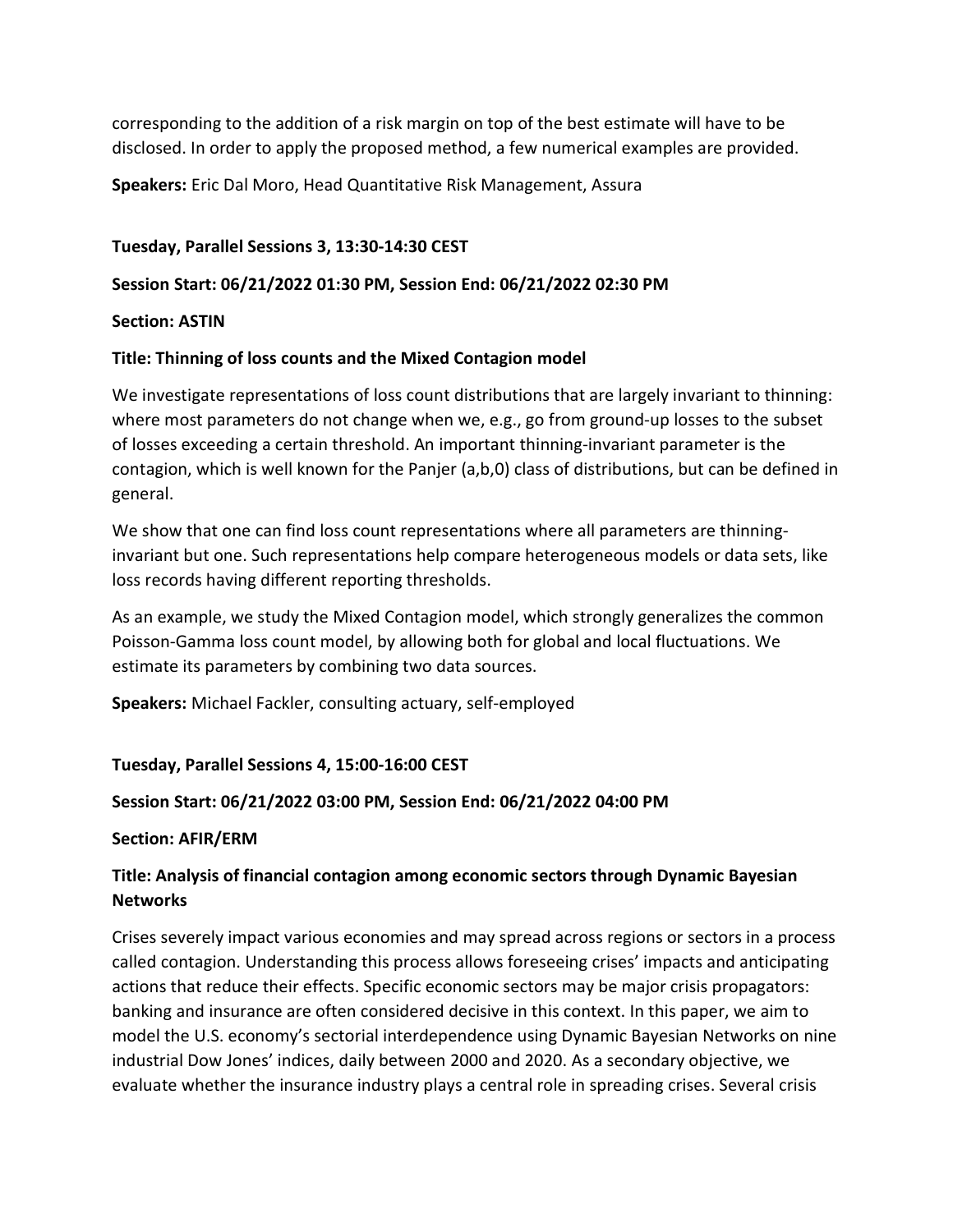periods are analyzed, from dot-com bubble to current Covid-19 pandemic. The results reveal the subprime crisis, European debt crisis and the 2016 presidential election as the main contagious periods. The last analyzed period – Covid-19 pandemic – was divided in two phases, showing, on phase 1, an interconnected economic system with three main

Speakers: João Vinícius Carvalho, Assistant Professor, University of São Paulo Nathalia Costa Fonseca, Pricing and Underwriting Actuary,

### Tuesday, Parallel Sessions 4, 15:00-16:00 CEST

### Session Start: 06/21/2022 03:00 PM, Session End: 06/21/2022 04:00 PM

#### Section: ASTIN

### Title: GEMAct: a comprehensive actuarial package for non-life (re)insurance

GEMAct is an actuarial Python package, based on the collective risk theory framework, that offers a comprehensive set of tools for insurance and reinsurance pricing, stochastic claims reserving, risk theory modeling, and risk aggregation.

For example, the package considers a collective risk model apparatus to price non-life nonproportional reinsurance contracts, including individual and aggregate conditions and allowing for reinstatements, and to estimate loss reserves. Furthermore, it is possible to compute quantiles of the risks aggregate distribution, via an efficient implementation of the AEP algorithm, to implement multi-annual ruin theory analysis, and to perform profitability tests over the selected time-horizon.

The variety of available functionalities makes GEMAct modeling very flexible and provides actuarial scientists and practitioners with a powerful tool that fits into the expanding community of Python programming language.

Speakers: Gabriele Pittarello, ,

# Tuesday, Parallel Sessions 4, 15:00-16:00 CEST Session Start: 06/21/2022 03:00 PM, Session End: 06/21/2022 04:00 PM

#### Section: ASTIN

#### Title: One-year and ultimate reserve risk in Mack Chain Ladder model

We investigate the relation between one-year reserve risk and ultimate reserve risk in Mack Chain Ladder model in a simulation study. The first goal is to validate the socalled linear emergence pattern formula, which maps the ultimate loss to the one-year loss, in case when we measure the risks with Value-at-Risk. The second goal is to estimate the true emergence pattern of the ultimate loss, i.e. the conditional distribution of the one-year loss given the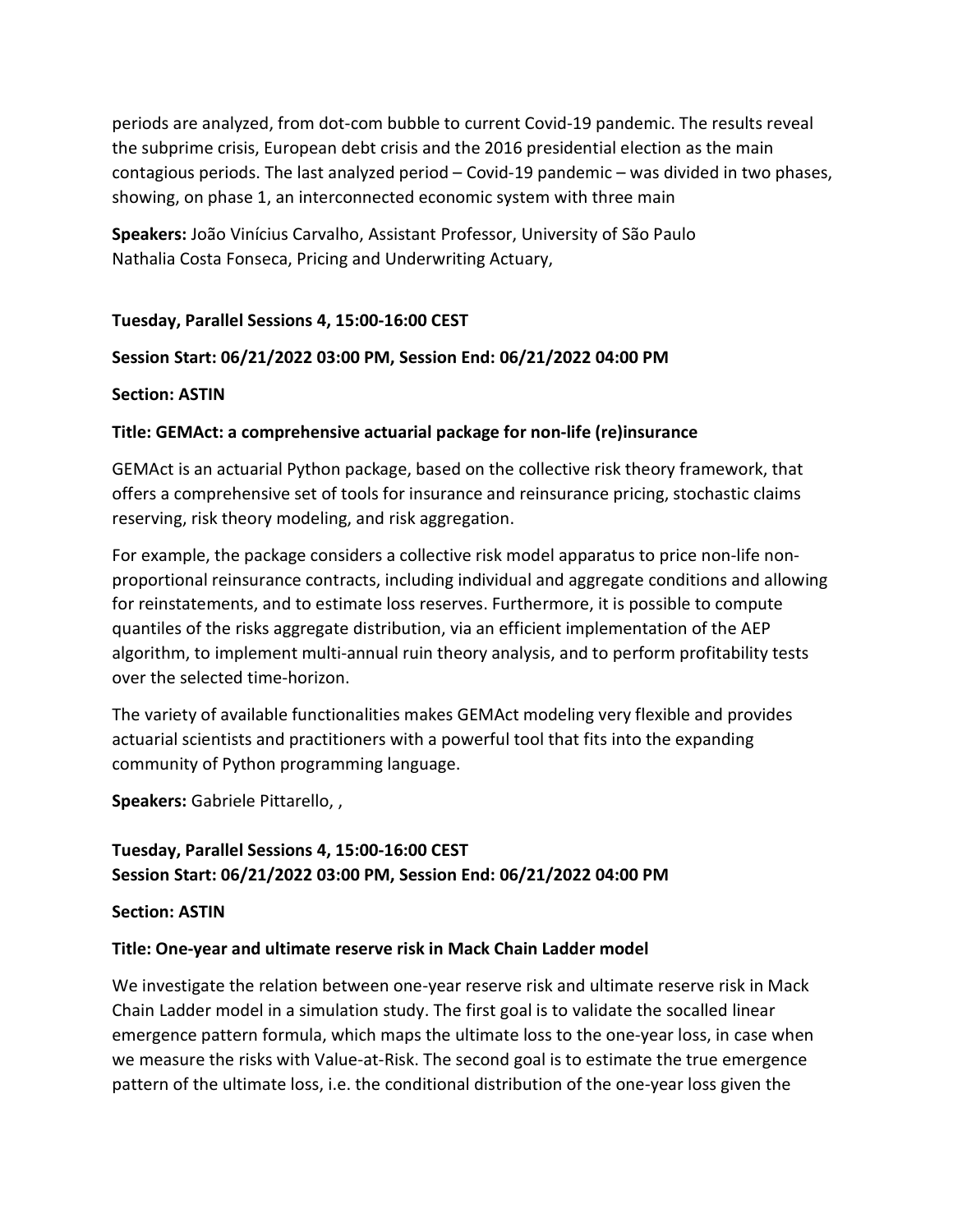ultimate loss, from which we can properly derive a risk measure for the one-year horizon from the simulations of ultimate losses. Finally, our third goal is to test if classical actuarial distributions can be used for modelling of the outstanding loss from the ultimate and the oneyear perspective. In our simulation study we investigate several synthetic loss triangles with various duration of the claims development process, volatility, skewness and distributional assumptions of the individual development factors. We quantify the res

Speakers: Marcin Szatkowski, , SGH Warsaw School of Economics / STU ERGO Hestia SA

# Tuesday, Parallel Sessions 4, 15:00-16:00 CEST

# Session Start: 06/21/2022 03:00 PM, Session End: 06/21/2022 04:00 PM

### Section: ASTIN

# Title: Social inclusion in the world of modern predictive analytics

"The volume of digital data is increasing by around 61 % annually. The rapidly developing techniques of predictive analytics make it possible to use this data in underwriting and pricing of insurers. These novel technologies present huge opportunities for societies to utilize pooling of risks better and better. For insurers better techniques help not only to cover risks more efficiently but also to better manage adverse selection and moral hazard, and also to combat insurance fraud.

With these benefits we also have threats. Does increasingly exact risk-based underwriting lead to a decrease in the inherent solidarity, existing not only in mandatory or social insurance but also in voluntary insurance? Do we end up in a situation where lack of insurance leads to a larger part of the population being socially excluded (recognizing that modern techniques, when used responsibly, can also reduce exclusion)?

The paper looks at the problem of avoiding social exclusion in the context of evolving

Speakers: Esko Kivisaari, Deputy Managing Director, Finance Finland

#### Tuesday, Parallel Sessions 4, 15:00-16:00 CEST

# Session Start: 06/21/2022 03:00 PM, Session End: 06/21/2022 04:00 PM

Section: ASTIN

#### Title: Stable Dividends are Optimal under Linear-Quadratic Optimization

Stability is a desirable criteria for dividends of a risky business. Usually optimal strategies in actuarial risk such as the barrier strategy do not result in stable dividends. Attention is given to